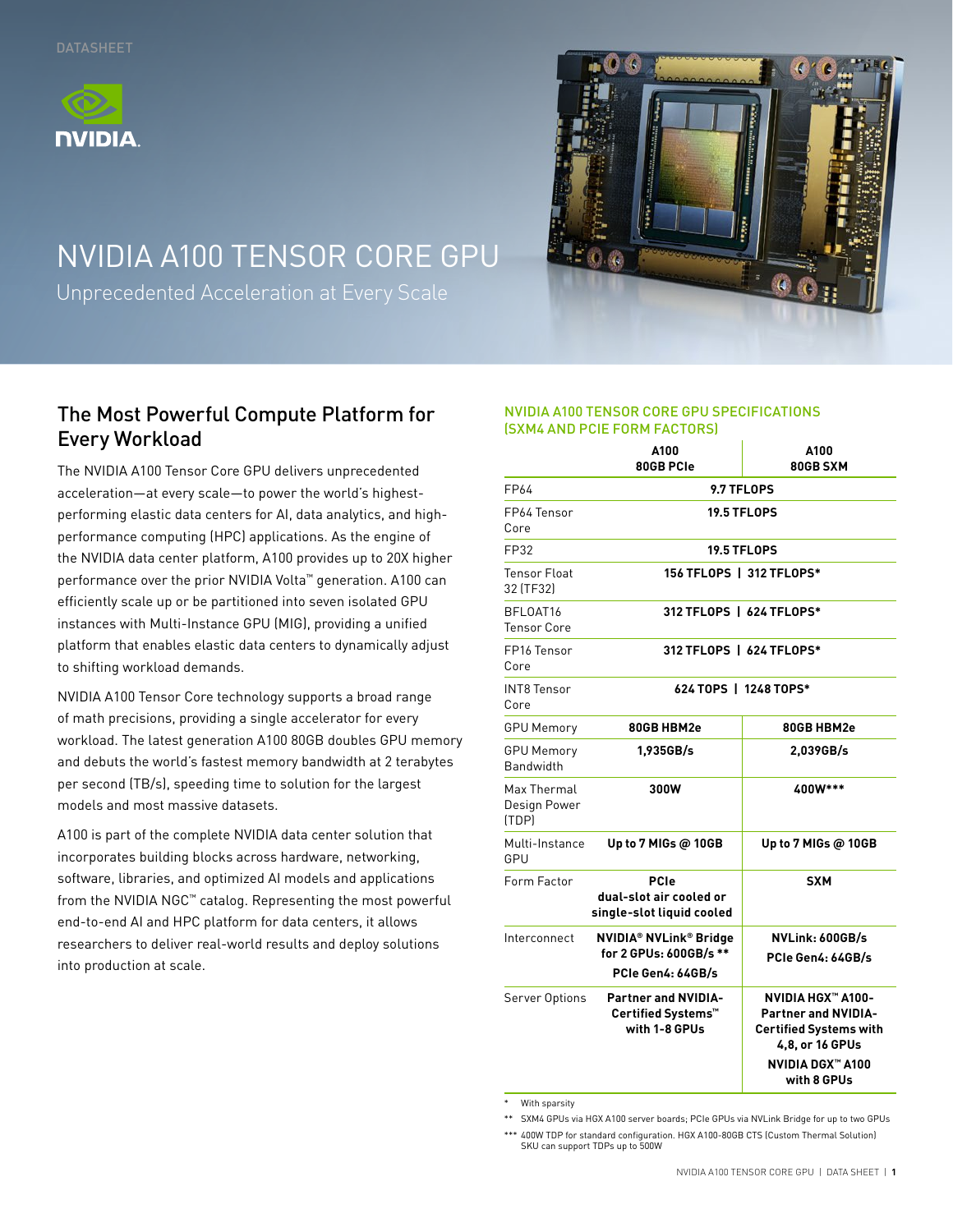### Incredible Performance Across Workloads





BERT-Large Inference | CPU only: Dual Xeon Gold 6240 @2.60<br>GHz, precision = FP32, batch size = 128 | V100: NVIDIA Tensor-<br>RT™ (TRT) 7.2, precision = INT8, batch size = 256 | A100 40GB<br>and 80GB, batch size = 256, precision







Geometric mean of application speedups vs. P100: Benchmark application: Amber (PME-Cellulose, NVE), Chroma<br>[szsci21\_24\_128], GROMAC'S (ADH Dodec), MILC (Apex Medium), NAMO [stmv\_nve\_cuda], PyTorch (BERT-Large<br>Fines Tunes (

## Groundbreaking Innovations



#### **NVIDIA AMPERE ARCHITECTURE**

Whether using MIG to partition an A100 GPU into smaller instances or NVLink to connect multiple

GPUs to speed large-scale workloads, A100 can readily handle different-sized acceleration needs, from the smallest job to the biggest multi-node workload. A100's versatility means IT managers can maximize the utility of every GPU in their data center, around the clock.



#### **MULTI-INSTANCE GPU (MIG)**

An A100 GPU can be partitioned into as many as seven GPU instances, fully isolated at the hardware level with their

own high-bandwidth memory, cache, and compute cores. MIG gives developers access to breakthrough acceleration for all their applications, and IT administrators can offer right-sized GPU acceleration for every job, optimizing utilization and expanding access to every user and application.



#### **THIRD-GENERATION TENSOR CORES**

NVIDIA A100 delivers 312 teraFLOPS (TFLOPS) of deep

1X 2X 3X 4X 5X

9X 8X 7X 6X

learning performance. That's 20X the Tensor floating-point operations per second (FLOPS) for deep learning training and 20X the Tensor tera operations per second (TOPS) for deep learning inference compared to NVIDIA Volta GPUs.



#### **HIGH-BANDWIDTH MEMORY (HBM2E)**

With up to 80 gigabytes of HBM2e, A100 delivers the world's fastest GPU memory bandwidth

of over 2TB/s, as well as a dynamic randomaccess memory (DRAM) utilization efficiency of 95%. A100 delivers 1.7X higher memory bandwidth over the previous generation.



Time to Solution - Relative Performance

Big data analytics benchmark | GPU-BDB is derived from the TPCx-BB benchmark and is used for internal perfor-<br>mance testing. Results from GPU-BDB are not comparable to TPCx-BB | 30 analytical retail queries, ETL, ML, NLP<br>o

V100 32GB A100 40GB A100 80GB

Up to 2X

2X Faster than A100 40GB on Big Data Analytics Benchmark

8X

#### **NEXT-GENERATION NVLINK**

NVIDIA NVLink in A100 delivers 2X higher throughput compared to the previous generation. When combined with NVIDIA NVSwitch™,

up to 16 A100 GPUs can be interconnected at up to 600 gigabytes per second (GB/sec), unleashing the highest application performance possible on a single server. NVLink is available in A100 SXM GPUs via HGX A100 server boards and in PCIe GPUs via an NVLink Bridge for up to 2 GPUs.



#### **STRUCTURAL SPARSITY**

AI networks have millions to billions of parameters. Not all of these parameters are needed for accurate predictions, and some

can be converted to zeros, making the models "sparse" without compromising accuracy. Tensor Cores in A100 can provide up to 2X higher performance for sparse models. While the sparsity feature more readily benefits AI inference, it can also improve the performance of model training.